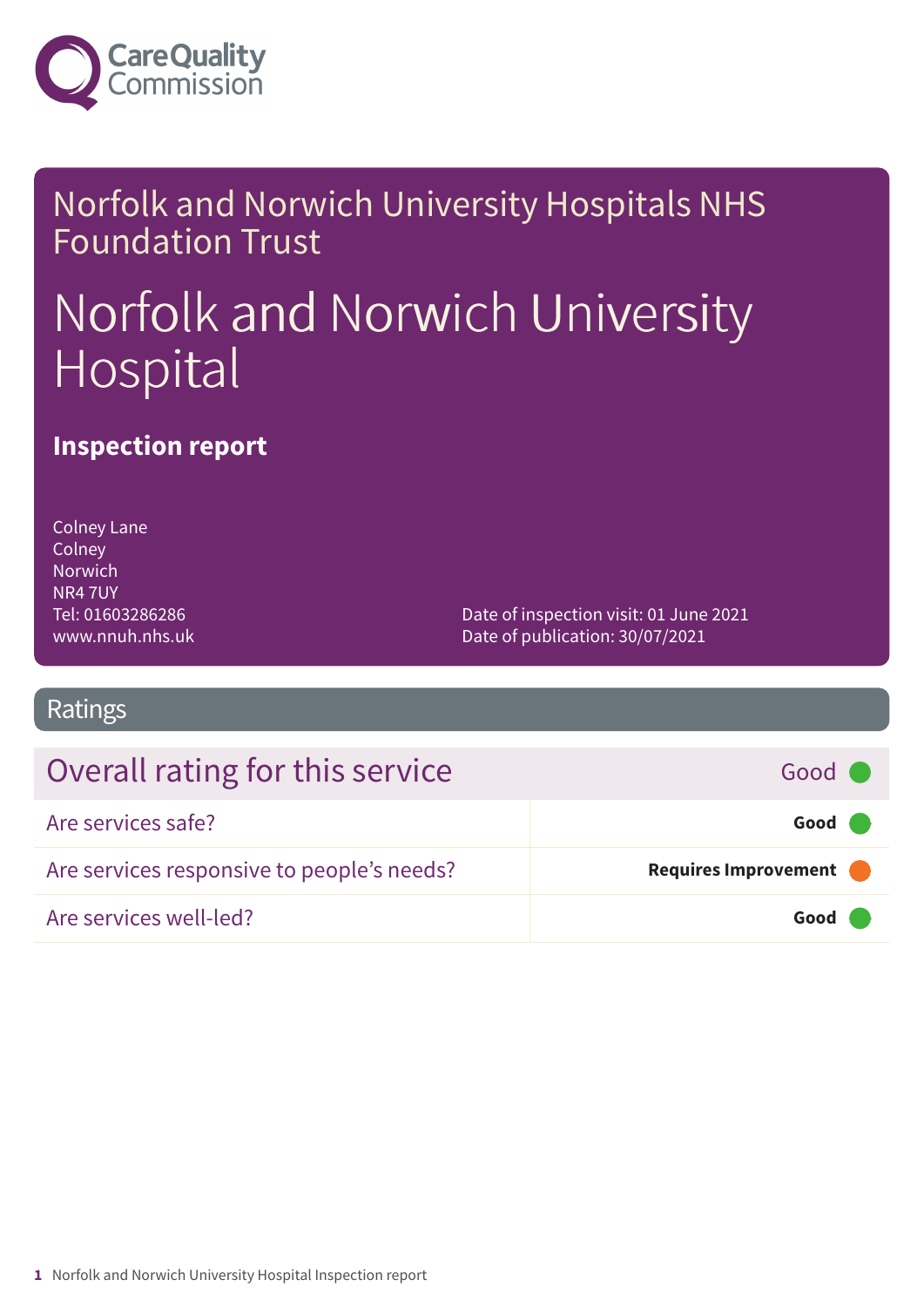# Our findings

⋔

### Overall summary of services at Norfolk and Norwich University Hospital

**Good –––**

We carried out this unannounced focused inspection on the 1 June 2021 because at our last inspection on 8 December 2020, we identified a breach of the Health and Social Care Act (2008) Regulation 12, Safe Care and Treatment. Concerns were based on long waiting times for assessment, the uses or infection, prevention and control measures and staffing levels. We issued the provider with a warning notice served under Section 29A of the Health and Social Care Act 2008. Between January 2021 and 1 June 2021, the trust saw 22,870 children and 149,732 adults within its urgent and emergency care service.

At our inspection on 1 June 2021, we focused on the Care Quality Commission (CQC) domains of safe, responsive and well led. We rated the service as requires improvement for responsive and good for safe and well led. The overall rating has improved for urgent and emergency services from requires improvement to good.

We found:

The service-controlled infection risk well. Staff used equipment and control measures to protect patients, themselves and others from infection. They kept equipment and the premises visibly clean.

The design, maintenance and use of facilities, premises and equipment kept people safe. Staff managed clinical waste well.

Staff completed risk assessments for each patient swiftly. They removed or minimised risks and updated the assessments. Staff identified and quickly acted upon patients at risk of deterioration.

The service had enough nursing staff and support staff with the right qualifications, skills, training and experience to keep patients safe from avoidable harm and to provide the right care and treatment. Managers regularly reviewed staffing levels and skill mix, and gave bank and agency staff a full induction.

The service had enough medical staff with the right qualifications, skills, training and experience to keep patients safe from avoidable harm and to provide the right care and treatment. Managers regularly reviewed staffing levels and skill mix and gave locum staff a full induction.

The service planned and provided care in a way that met the needs of local people and the communities served. It also worked with others in the wider system and local organisations to plan care.

Leaders had the skills and abilities to run the service. They understood and managed the priorities and issues the service faced. They were visible and approachable in the service for patients and staff.

The service had a vision for what it wanted to achieve and a strategy to turn it into action, developed with all relevant stakeholders. The vision and strategy were focused on sustainability of services and aligned to local plans within the wider health economy. Leaders and staff understood and knew how to apply them and monitor progress.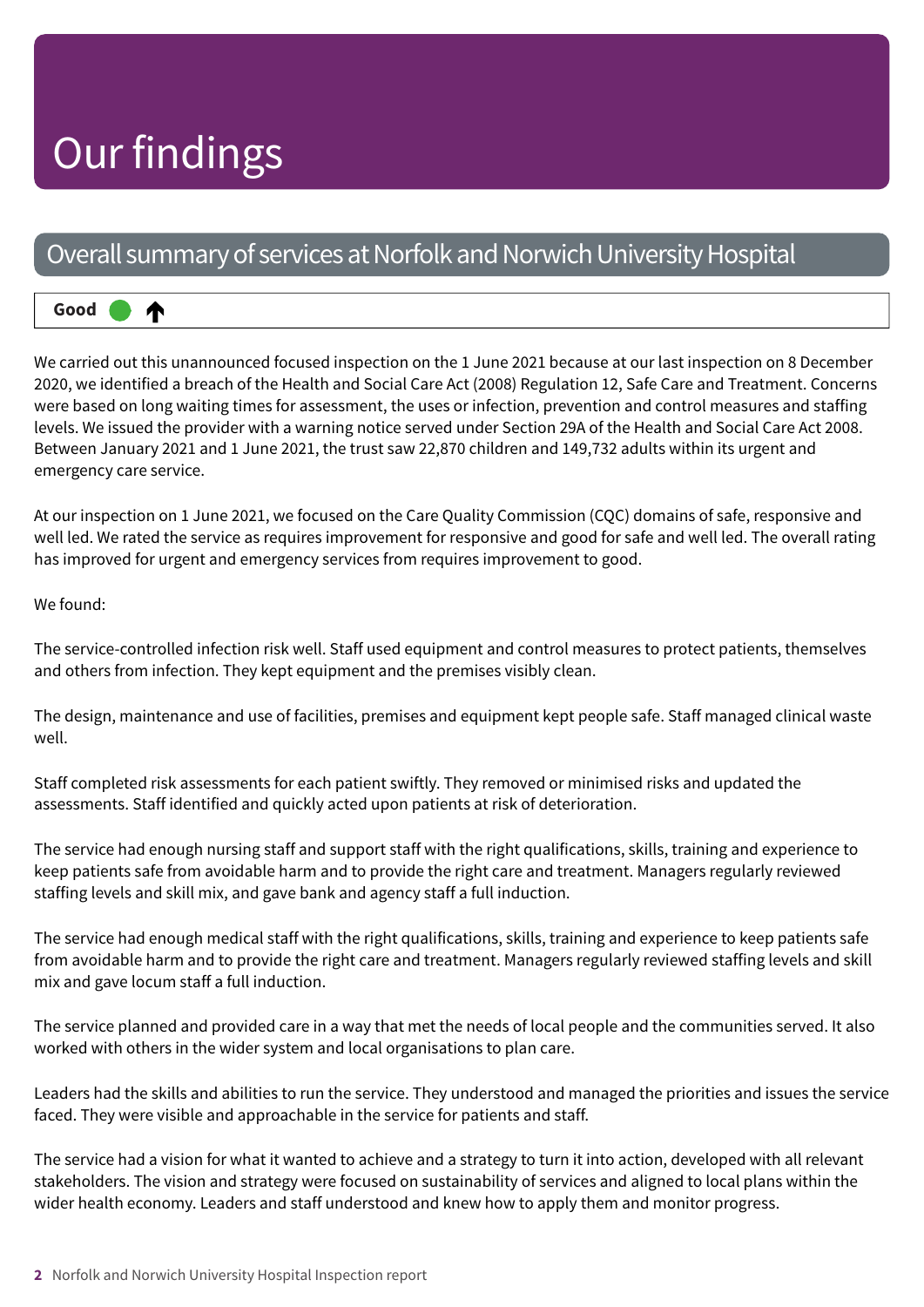# Our findings

Staff felt respected, supported and valued. They were focused on the needs of patients receiving care. The service had an open culture where patients, their families and staff could raise concerns without fear.

Leaders and teams used systems to manage performance effectively. They identified and escalated relevant risks and issues and identified actions to reduce their impact. They had plans to cope with unexpected events. Staff contributed to decision-making to help avoid financial pressures compromising the quality of care.

The service collected reliable data and analysed it. Staff could find the data they needed, in easily accessible formats, to understand performance, make decisions and improvements. The information systems were integrated and secure.

All staff were committed to continually learning and improving services. They had a good understanding of quality improvement methods and the skills to use them. Leaders encouraged innovation and participation in research.

#### However:

People could not always access the service when they needed it or receive the right care promptly. Waiting times from referral to treatment and arrangements to admit, treat and discharge patients were not always in line with national standards.

Access to support for patients who required support with their mental health remained a challenge within the trust.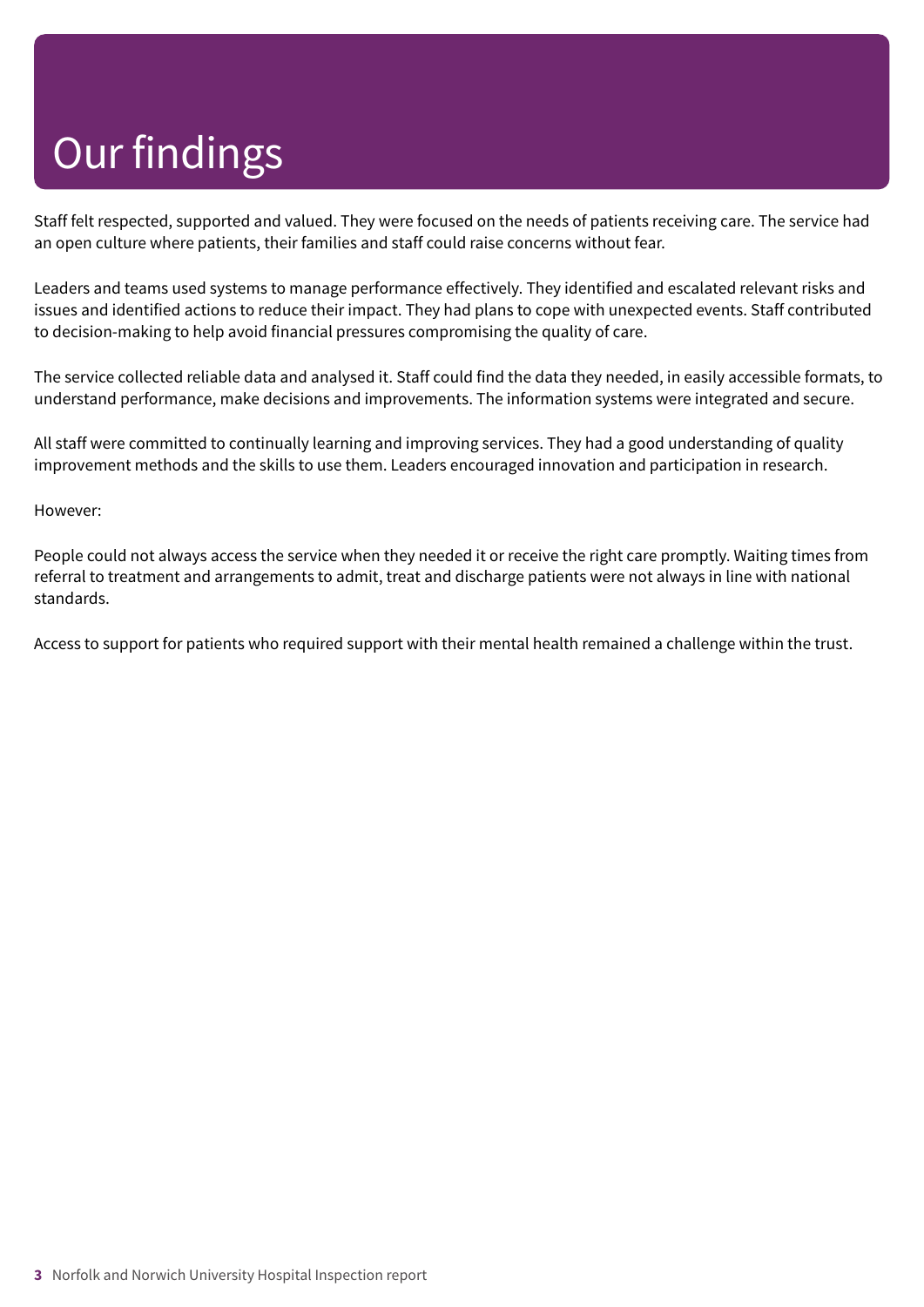

Our overall rating for this service improved. We rated it as good.

### **Is the service safe? Good –––** ⋔

Our rating of safe improved. We rated it as good.

#### **Cleanliness, infection control and hygiene**

#### **The service-controlled infection risk well. Staff used equipment and control measures to protect patients, themselves and others from infection. They kept equipment and the premises visibly clean.**

All areas were clean and had suitable furnishings which were clean and well- maintained. This was an improvement from our previous inspection.

The service generally performed well for cleanliness. Data supplied by the trust following our inspection showed that compliance ranged between 97% and 100%. The service took actions where any service fell below the 100% standard.

Cleaning records were up-to-date and demonstrated that all areas were cleaned regularly.

Staff followed infection control principles including the use of personal protective equipment (PPE). Clear signage reminded staff, patients and any relatives of restricted access to high risk areas. All ambulatory patients were met at the ED reception by a nurse navigator, who asked patients if they had any symptoms in relation to COVID-19, or any other infectious disease. They were then directed to the appropriate area.

Staff cleaned equipment after patient contact and labelled equipment to show when it was last cleaned.

#### **Environment and equipment**

#### **The design, maintenance and use of facilities, premises and equipment kept people safe. Staff managed clinical waste well.**

Patients could reach call bells and staff responded quickly when called. Staff ensured they were wearing the appropriate PPE for the environment they were entering and reassured patients whilst donning this.

The design of the environment followed national guidance. The trust had repurposed ED areas due to the impact of the COVID-19 pandemic and the need to maintain social distancing and the separation of patients with COVID-19 or symptoms of the infection. There had been repurposing of space to enhance the departments responsiveness to patient needs. However, the ED team had ensured during the COVID-19 pandemic that rooms used for patients who required mental health support had remained open and not changed to alternative use. This was an improvement on our last inspection.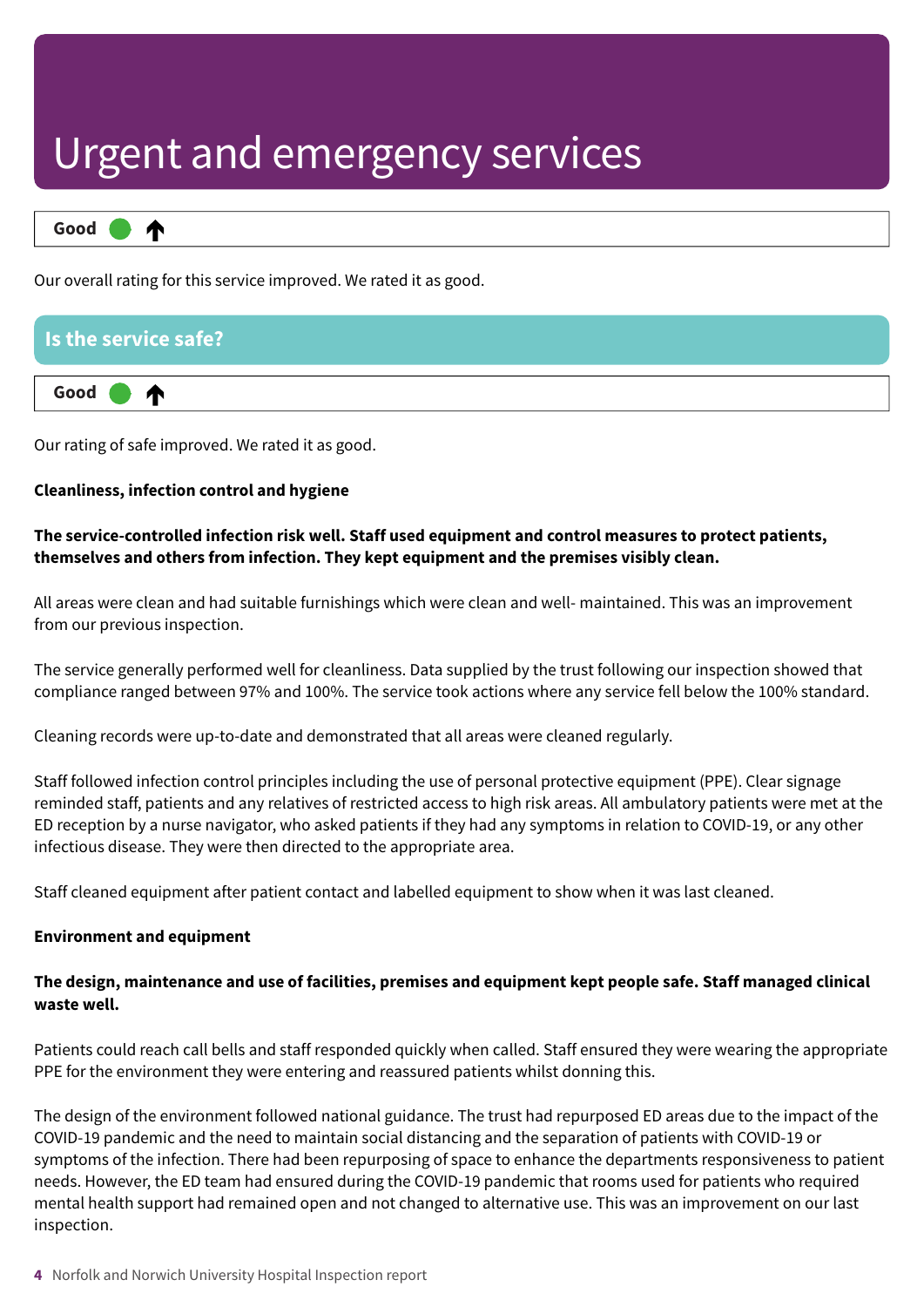Staff carried out daily safety checks of specialist equipment. This was an improvement from our previous inspection. However, identified that staff had not completed the ambulatory resus trolley checks on two occasions in May 2021, but all the equipment within the trolley was fit for purpose and we raised this with staff at the time of our inspection who escalated this to the nurse in charge.

The service had suitable facilities to meet the needs of patients' families. The leadership team had taken steps following our last inspection to manage the environment effectively including ensuring social distancing was in place, segregation of seating, clear signage and guidance for patients and relatives on waiting times.

The service had enough suitable equipment to help them to safely care for patients. We checked an additional ten items of equipment, for example monitors, probes and ultrasound equipment and found these all to be within service date, visibly clean and ready for use.

Staff disposed of clinical waste safely. Sharps bins we reviewed were labelled, closed and visibly clean.

#### **Assessing and responding to patient risk**

#### **Staff completed risk assessments for each patient swiftly. They removed or minimised risks and updated the assessments. Staff identified and quickly acted upon patients at risk of deterioration.**

Staff used a nationally recognised tool to identify deteriorating patients and escalated them appropriately. The trust used the national early warning score system (NEWS2) for adults and the children's early warning score (CEWS) for children. An early warning score is a guide used by staff to quickly determine the degree of illness of a patient. Staff used a "Bay watch" system to give oversight of any patients who were likely to deteriorate or needed additional support. There were hospital wide outreach services to support deteriorating patients.

Staff completed risk assessments for each patient on admission / arrival, using a recognised tool, and reviewed this regularly, including after any incident. This was an improvement on our last inspection. Data supplied by the trust following our inspection showed that the trust did not meet the 15-minute triage target consistently. The ED leadership team were focused on improving performance as part of their "Safer, Better, faster" project and consistently reviewed data to try and drive improvements. The ambulance crews would telephone the ED teams in advance if they were caring for patients who needed specialised support.

Staff knew about and dealt with any specific risk issues; these included the management of sepsis, neutropenic sepsis, stroke, falls and frailty. The trust monitored compliance with training around specific risk issues such as resuscitation, sepsis and NEWS/CEWS and had a plan to address where compliance was below the desired level.

The service had 24-hour access to mental health liaison and specialist mental health support who were located within the adult ED. Staff within the ChED could access mental health support for children by calling a dedicated mental health line to local mental health agencies for children, including an out of hours services. Staff at all levels with told us that mental health support for patients remained one of its biggest challenges but that they were working with other agencies and organisations to try and improve services.

Staff completed, or arranged, psychosocial assessments and risk assessments for patients thought to be at risk of selfharm or suicide. The service had a standard operating procedure for the management of mental health pathways within the ED. Risk assessments for the environment were in place and regularly reviewed by the trust's health and safety team.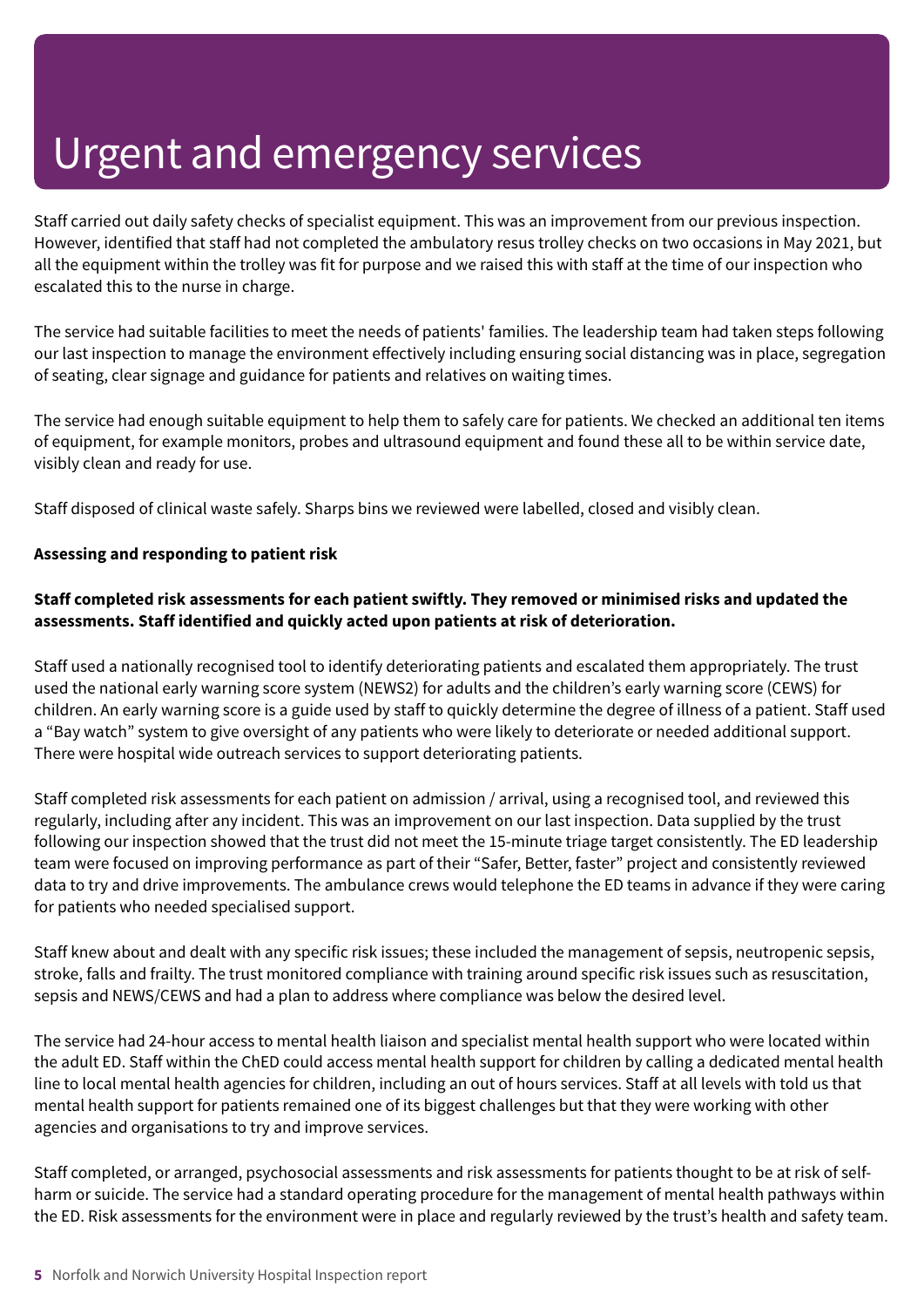Staff shared key information to keep patients safe when handing over their care to others. The team monitored performance against the internal standards for patients being seen within one-hour after referral to a specialism, for example the surgery or medical teams. The compliance with this target fluctuated with the capacity of the hospital however, this was monitored and reviewed.

Shift changes and handovers included all necessary key information to keep patients safe. We observed two safety huddles and observed staff pass on key information in relation to patients, performance and identifying patients who may need additional support.

#### **Nurse staffing**

**The service had enough nursing staff and support staff with the right qualifications, skills, training and** experience to keep patients safe from avoidable harm and to provide the right care and treatment. Managers **regularly reviewed staffing levels and skill mix, and gave bank and agency staff a full induction.**

The service had enough nursing and support staff to keep patients safe.

Managers accurately calculated and reviewed the number and grade of nurses, nursing assistants.

and healthcare assistants needed for each shift in accordance with national guidance. Where there were deficits to the planned numbers the nurse in charge took appropriate action, for example delegating staff from other areas or requesting additional support from the bank or agency to ensure all areas were safely staffed.

The department manager could adjust staffing levels daily according to the needs of patients. Managers used a safer staffing bundle to guide this process. The paediatric nurse staffing met the royal college of paediatric and child health's (RCPCH) national guidance as per recommendation 10: EDs treating children must be staffed by two registered children's nurses. During our inspection we found the safety nurse role was actively engaged in managing patient safety with an oversight on patient risk. This role was supernumerary, and one was allocated to each shift in advance on the staffing rota. The safety nurse shifts were planned, and staff told us that managers ensured this role remained focused on safety and risk. At times this role could be used to support other areas of the department dependent on demand.

Data supplied by the trust post inspection showed that as of April 2021, the ED had a 17% combined vacancy rate between adult and paediatric nursing. Sickness rates amongst nursing staff had reduced from 9.4% in January 2021 to 6.5% in April 21 and the turnover rate remained low at 0.4%. The use of bank and agency nurses had reduced during the same period from 41 shifts in January to 29 in April 2021. Senior staff we spoke with during our inspection told us that they had had recruited to all vacancies for band seven and six nurses and had recruitment plans to fill the remaining band five posts by the summer.

Nursing staff we spoke with told us they had access to a range of training and development opportunities and data provided by the trust showed 92% appraisal compliance for nurses as of May 2021.

#### **Medical staffing**

The service had enough medical staff with the right qualifications, skills, training and experience to keep patients **safe from avoidable harm and to provide the right care and treatment. Managers regularly reviewed staffing levels and skill mix and gave locum staff a full induction.**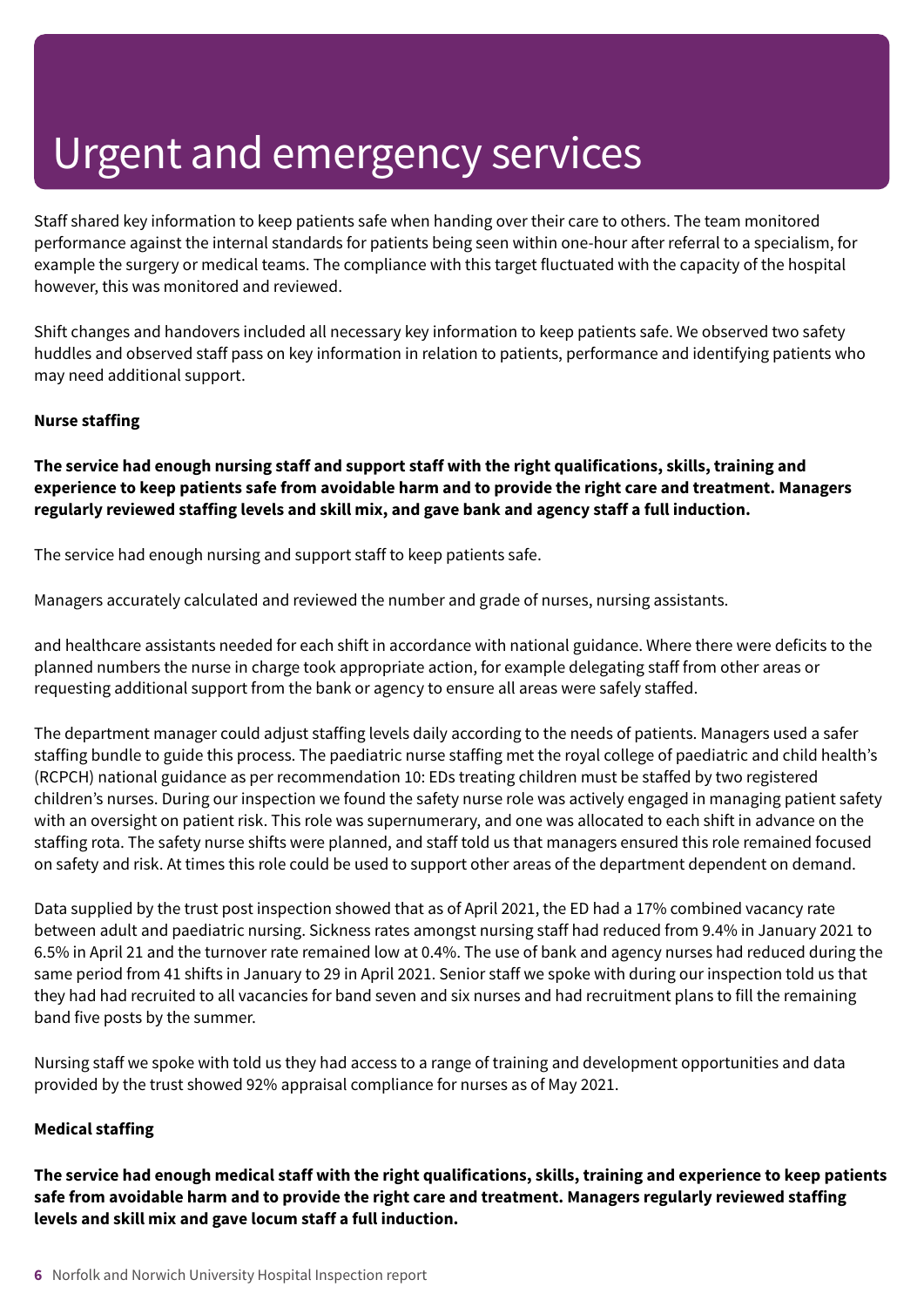The service had enough medical staff to keep patients safe. The service had successfully recruited with all medical vacancies within the ED. This was an improvement on our previous inspection. The service met the Royal College of Paediatric and Child Health's (RCPCH) national guidance to provide a PEM consultant as per recommendation *9: EDs treating children must be staffed with a PEM consultant with dedicated session time allocated to paediatrics.*

The service had reducing vacancy rates for medical staff. One consultant had a focus on recruitment and retention which had enhanced the rates in both areas.

The service had low turnover rates for medical staff. This was currently at 0% and had dropped from 7% in February 2021.

Sickness rates for medical staff were low and reducing. Sickness rate amongst the adult and paediatric medical team had reduced from 7.1% in January 2021 to 2.7% in April 2021.

The service had reducing rates of bank and locum staff. The trust used 50 bank shifts in January 2021, this had reduced to 19 in April 2021, with plans to reduce this further following the successful recruitment of additional medical staff.

Managers could access locums when they needed additional medical staff. A significant portion of the locums did at least three shifts in ED each week and were established and used to working in the ED. All doctors who took up locum shifts had an inbuilt induction where they learnt how to use the trusts electronic systems within the ED.

The service had a good skill mix of medical staff on each shift and reviewed this regularly. Lead staff reviewed ChED's medical staffing twice weekly as part of their weekly staffing review to ensure appropriate staffing was in place. They were seeking to create an East of England paediatric emergency medicine training scheme in the future. Staff were encouraging medics to take up lead roles for ultrasound, mental health, teaching and trauma. The department had an established program of teaching and if a session was cancelled staff completed incident reports to highlight the cancellation.

The service always had a consultant on call during evenings and weekends. Medical staffing met with Royal College of Emergency Medicine (RCEM) recommendations of 16 hours of consultant presence per day.

Medical staff we spoke with told us they had access to a range of training and development opportunities and data provided by the trust showed 96% appraisal compliance for medical staff as of May 2021.



Our rating of responsive stayed the same. We rated it as requires improvement.

#### **Service delivery to meet the needs of local people**

The service planned and provided care in a way that met the needs of local people and the communities served. It **also worked with others in the wider system and local organisations to plan care.**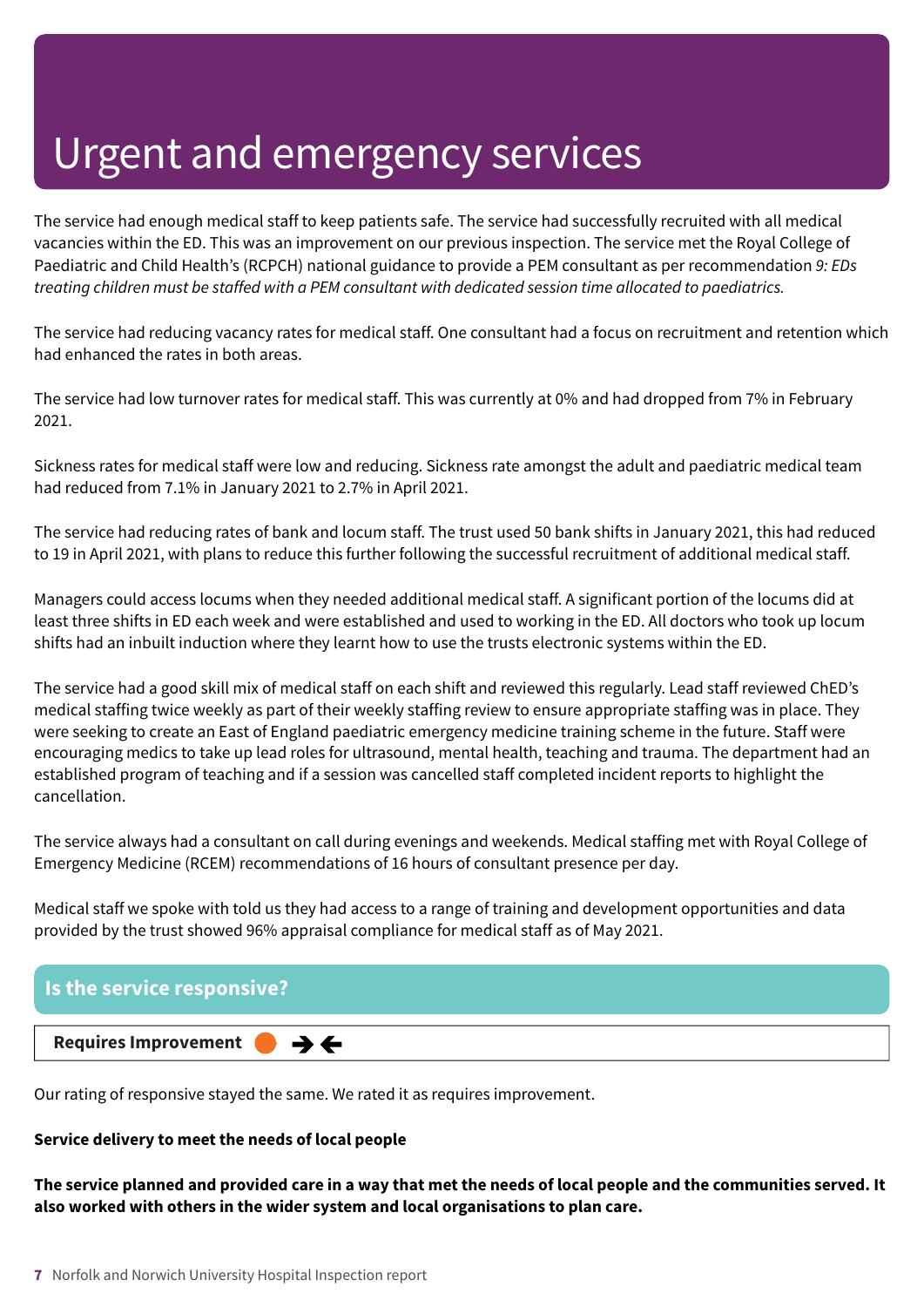Managers planned and organised services, so they met the needs of the local population. At the time of our inspection services had been reconfigured in response to pandemic and national guidelines and worked with system partners to facilitate care. The emergency department strategy 2020-2025 was developed with staff within the emergency department and external stakeholders.

The service relieved pressure on other departments when they could treat patients in a day. The same day emergency care (SDEC) pathways were in their early stages for ambulatory walk-in patients. The SDEC aims were to reduce the number of patients who would otherwise be admitted to the hospital or wait for extended periods in the ED. This was part of the trusts response to patient flow and aiming to reduce patient waiting times.

#### **Access and flow**

#### People could not always access the service when they needed it and or receive the right care promptly. Waiting times from referral to treatment and arrangements to admit, treat and discharge patients were not always in line **with national standards.**

People could not always access the service when they needed it or receive the right care promptly. Waiting times from referral to treatment and arrangements to admit, treat and discharge patients were not in line with national standards. There were processes in place to ensure patients were monitored throughout their wait in the service.

Whilst the trust was not meeting the national target for the percentage of ambulances unloading within 15 minutes of arrival, we noted an improvement between February (52.6%) and May 2021 (56.8%). This showed an improvement from our last inspection.

The impact of the covid pandemic and high levels of demand within the department was seen in compliance with the target for patients waited 4 to 12 hours from decision to admit. This fluctuated between our inspections and was currently 33% in May 2021. However, this was an improvement on our last inspection in December 2020.

Managers monitored waiting times and made sure patients could access emergency services and received treatment. However, some patients were waiting long periods for decisions regarding their care and treatment, and decision to admit or discharge. We reviewed five patients who had been waiting beyond the four-hour target, in one case over 13 hours. The trust ensured that all patients who were waiting had actions were in place including prompt review and nursing checks. Unfortunately factors such as waiting for transport, waiting for additional clinical review, or mental health placement were key factors affecting the patients waiting times.

In January 2021, the median time from arrival to initial assessment (emergency ambulance cases only) was 28 minutes. Royal College of Emergency Medicine (RCEM) triage standard says that triage should be a face-to-face encounter that should occur within 15 minutes of arrival or registration and should normally require less than 5 minutes contact. The trust project "Safer, faster, better – emergency care improvement programme" was focused on improving performance and the data showed an improvement from our inspection in December 2020.

The Department of Health's standard for emergency departments is that 95% of patients should be admitted, transferred or discharged within four hours of arrival in the ED. Data supplied by the trust following our inspection showed that the ED failed to achieve this target for the four months prior to our inspection. Compliance improved during February and March but dipped again in May 2021 to 53.7%. The ED team had actions in place to try and improve performance in this area including the trust project "Safer, faster, better – emergency care improvement programme" focused on improving performance.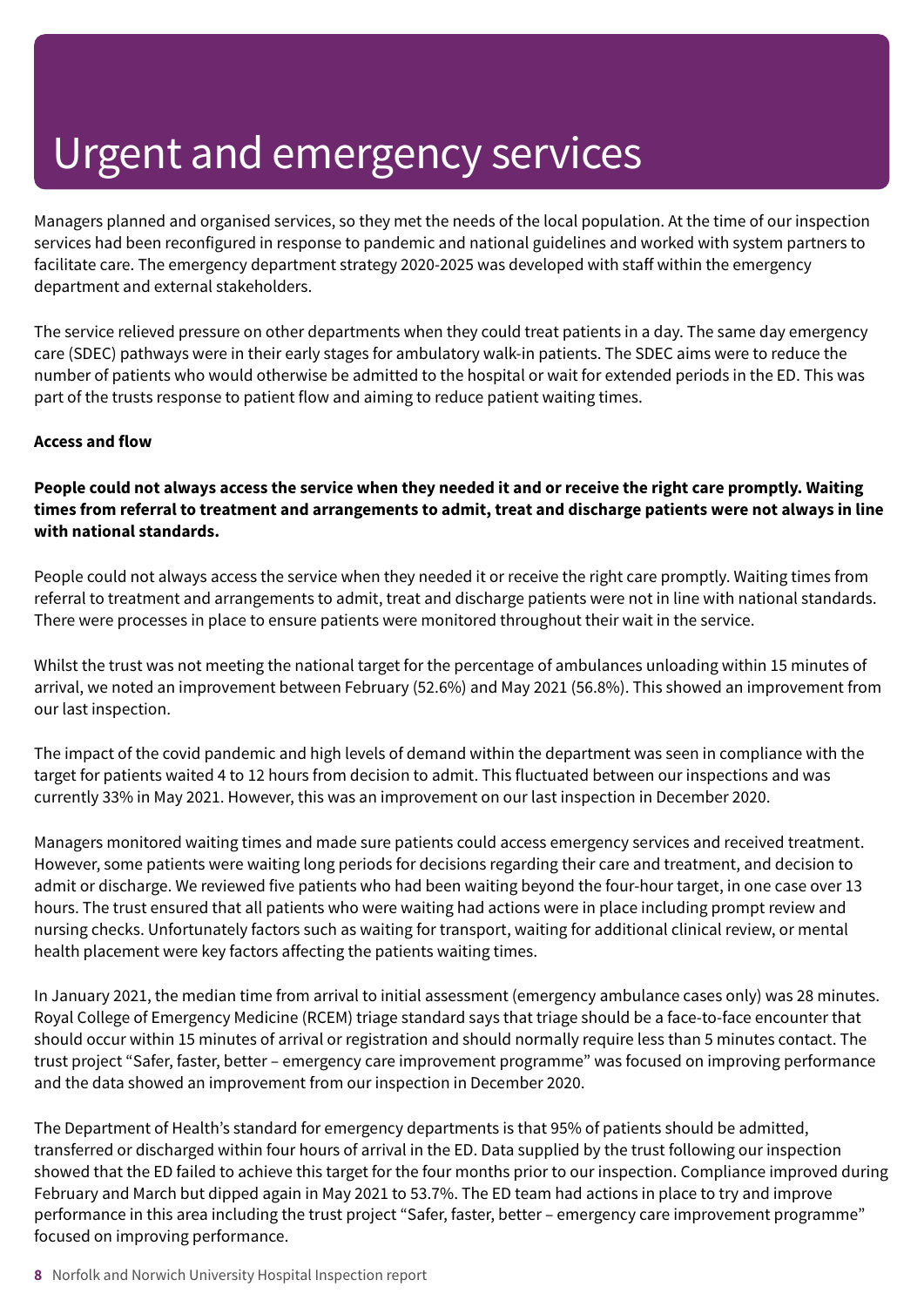In January 2021, the percentage of ambulance handovers that were longer than 60 minutes from arrival was 7.1%. This improved between February and 2.4% May 2021 (2.4%). This is an improvement on performance from the same period in 2020. Staff followed Royal College of Emergency Medicine (RCEM) standards and were not cohorting patients in corridors. Patients were however, being held on ambulances due to capacity issues within the wider hospital. The rapid assessment and treatment service (RAT's) area enabled staff to work with the local NHS ambulance trust to identify any patients likely to deteriorate whilst waiting to be seen and consultant cover enabled a clinician to review patients in a timely fashion.

#### **Is the service well-led?**



Our rating of well-led improved. We rated it as good.

#### **Leadership**

#### Leaders had the skills and abilities to run the service. They understood and managed the priorities and issues the **service faced. They were visible and approachable in the service for patients and staff.**

At our last inspection December 2020, we found leaders were not always aware of risks and issues. At our most recent inspection we found this had improved. Leaders were aware of the risks in relation to the emergency department (ED), there were clear lines of accountability and plans in place to monitor and improve performance and manage risk.

Urgent and emergency care services were led by a nurse director, associate medical director, and operations director. Operationally the service was led by a senior matron, service director and operations manager. We spoke with the nurse director who explained they had increased the leadership team operationally since our last inspection in December 2020 and appointed a nurse consultant to the team to increase leadership capacity and drive improvement.

Day-to-day oversight of the department was managed by the senior matron, service director and operations manager. Nursing and medical leads we spoke with had the relevant competencies, skills and experience for their roles and had led the emergency department throughout the COVID-19 pandemic providing hands-on support for the workforce.

Leaders had maintained a focus on recruitment and made changes within the workforce to ensure stability and sustainability. Staffing levels were now manageable and there were plans in place for additional recruitment to strengthen the staff team further.

We observed that leaders were visible and approachable in the service for patients and staff and staff clearly understood the leadership of the ED and who to contact to escalate concerns within the service.

Leaders implemented escalation plans and processes, ensuring that staff understood and followed them. We observed site operation staff working closely with the ED leadership team to manage any concerns regarding patient flow, identify additional resources and encourage patient movement to increase capacity.

#### **Vision and strategy**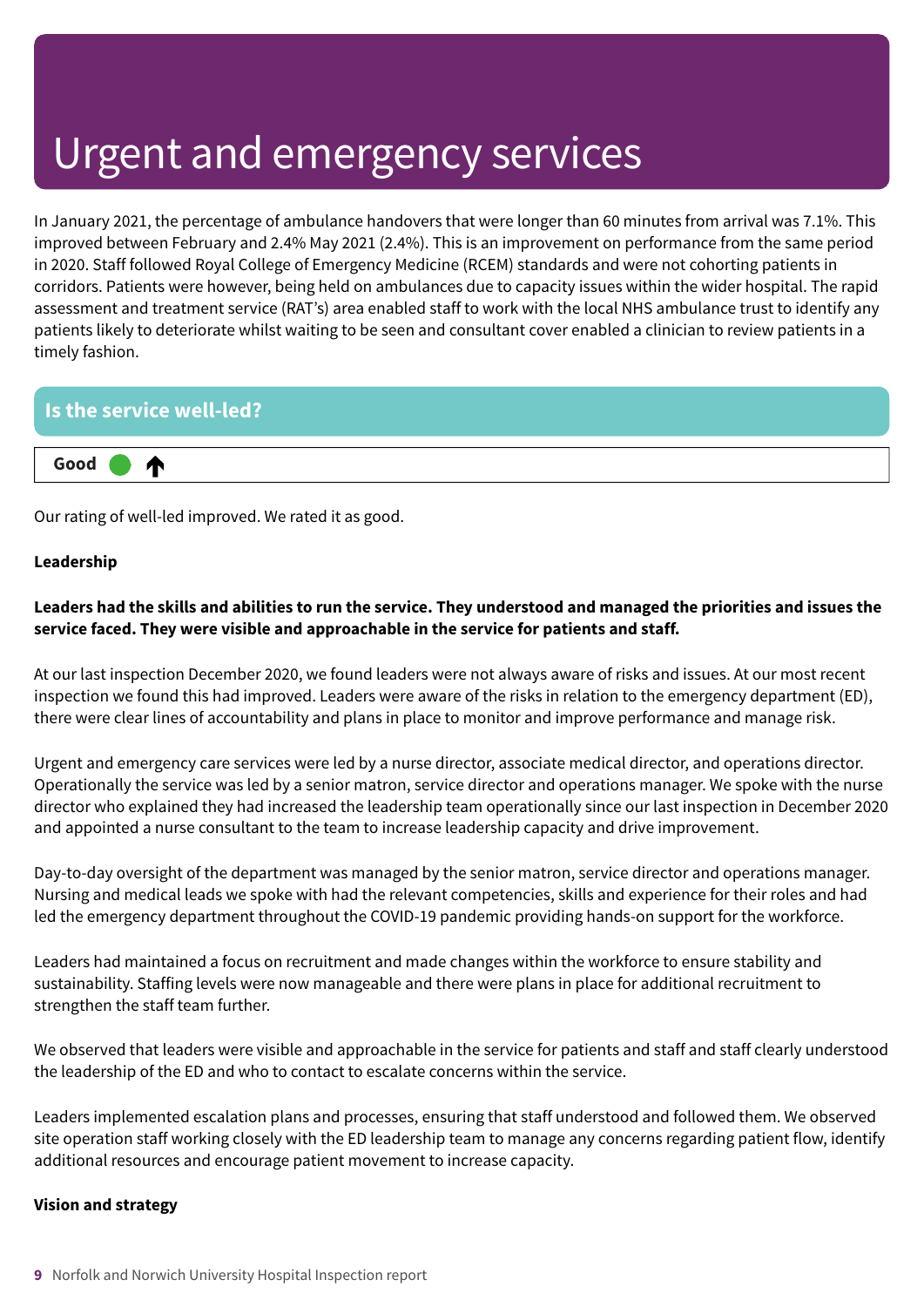The service had a vision for what it wanted to achieve and a strategy to turn it into action, developed with all **relevant stakeholders. The vision and strategy were focused on sustainability of services and aligned to local** plans within the wider health economy. Leaders and staff understood and knew how to apply them and monitor **progress.**

ED leaders had an Emergency Department Strategy 2020-2025 and a vision to be "An outstanding emergency department that supports our staff to provide the best possible care to our patients." All staff we spoke with were aware of the ED strategy and vision, and involved in the local developments, for example the recent changes in the environment, the new building works and design of the emergency care pathway.

We observed staff safety huddles that focused on the key priorities within the strategy, for example ED performance, patient waiting times, safety and managing risk. Staff we spoke with had opportunities to develop their skills and competencies, the ED leadership team were focused on the future needs of the ED whilst balancing the day-to-day demands of the department, which had seen a surge in ambulatory patients due to relaxation of some of the national public COVID guidance.

#### **Culture**

#### Staff felt respected, supported and valued. They were focused on the needs of patients receiving care. The service **had an open culture where patients, their families and staff could raise concerns without fear.**

The COVID-19 pandemic had been extremely challenging for the ED and wider hospital teams. Staff spoke about their experiences during the pandemic and the impact this had taken on their wellbeing and morale. During our inspection we observed a culture of positive patient and staff interaction. Staff were focused on meeting patient needs and ensuring their safety. Performance data was routinely discussed, and staff openly challenged each other regarding waiting times and treatment options.

Consultants we spoke with described a positive culture of working together and there was a focus on promoting the internal professional standards (IPS) to provide more support in the department from other specialties.

There was a positive working relationship and team approach between the ED staff team and the local NHS ambulance trust. ED and ambulance staff valued each other and identified any issues likely to impact on the ED, for example prealerting for complex arrivals. We routinely observed positive interactions between ambulance staff and the ED team and the hospital ambulance liaison officer (HALO) focused on ensuring ambulance staff worked alongside the ED team to achieve performance targets and promote safe care.

The safety nurse role promoted a culture of challenge and safety when routinely reviewing patients and ensuring their care plan was being monitored and patients at risk of deterioration were managed appropriately.

Data supplied by the trust following our inspection showed that in the 2020 NHS staff survey for emergency and urgent care 88% of staff always knew their work responsibilities and 69% of staff said they felt the team had shared objectives. Seventy percent of staff said they received respect from their colleagues and 85% said they got support from work colleagues.

#### **Leaders operated effective governance processes.**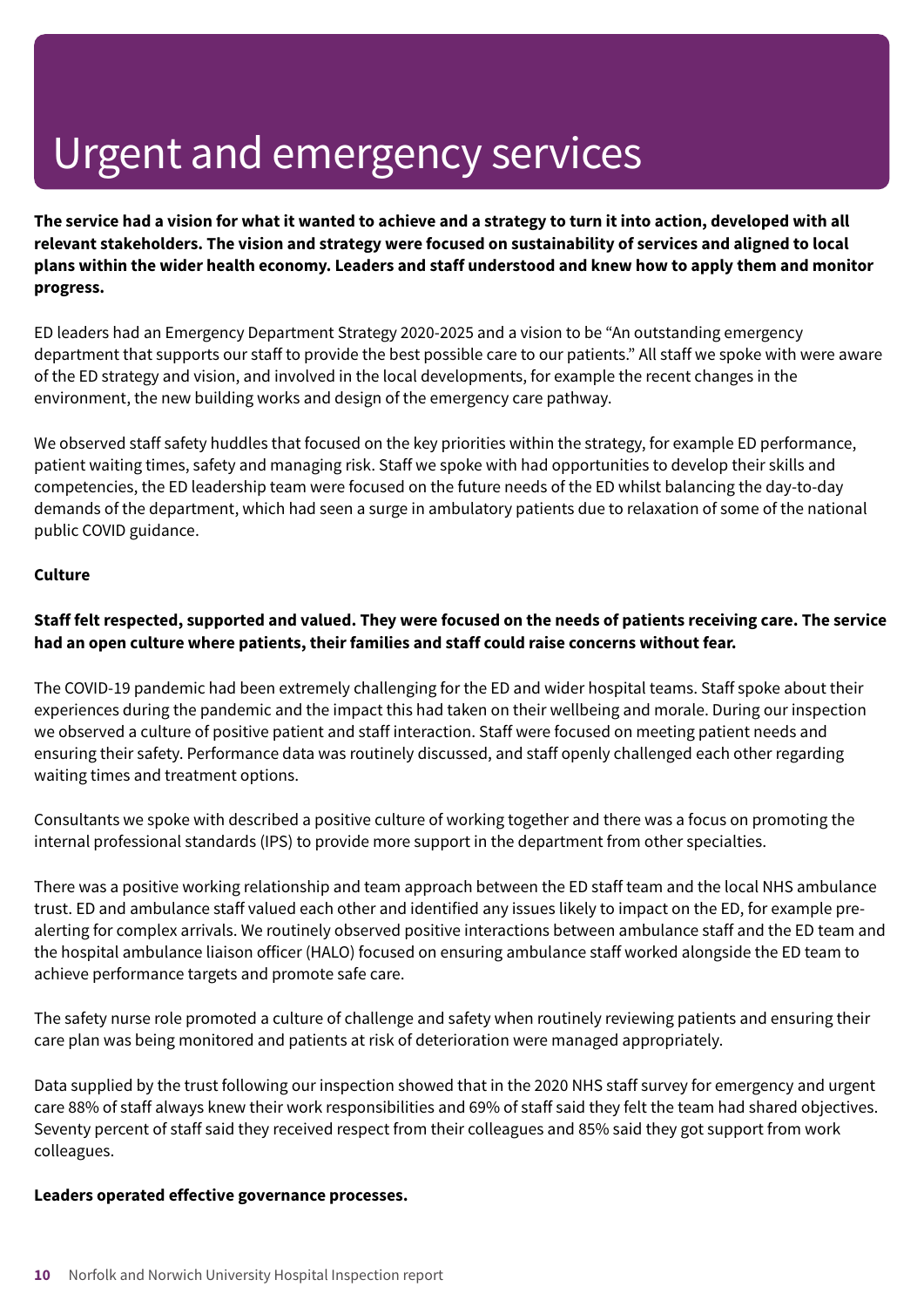#### Staff at all levels were clear about their roles and accountabilities and had regular opportunities to meet, discuss **and learn from the performance of the service.**

The ED had robust governance processes in place, holding governance meetings monthly, urgent and emergency care risk management meetings monthly and a weekly ED action evidence meeting.

A range of additional ED meetings, for example the senior nurses meeting, band five, six and seven nurses meetings and the ED staff meetings provided staff with opportunities to feedback on concerns, complaints, incidents, friends and family feedback as well as sharing good practice to the wider governance structure teams.

These meetings fed into the monthly emergency and urgent care governance meeting, and the monthly emergency and urgent care board.

We reviewed the clinical governance meeting minutes from 25 March 2021, 22 April 2021 and 27 May 2021. Minutes demonstrated leaders discussed key risks and performance issues likely to affect patient safety, treatment times and well-being. The governance process was underpinned by local and national audits, the ED participated in a wide range of audits focused on improving quality and performance.

The ED had a dedicated quality improvement plan to deliver against any concerns raised in previous Care Quality Commission (CQC) inspections. The plan was RAG rated and had key lines of accountability for making improvements. Areas still needing development were ongoing staff recruitment, staff training and improving patient waiting times.

As part of the ED care governance structure, the ED team have developed a Wellbeing Group to oversee and provide a framework to protect and improve the health, safety and wellbeing of all ED staff.

We reviewed mortality and morbidity meeting minutes from 28 January 2021, 25 March 2021 and 27 May 2021. Minutes demonstrated that staff reviewed patient deaths to identify any concerns in relation to care or treatment, and discuss the lessons learned from incidents. We noted discussion on treatment pathways, the use of policy and escalation and reflective practice to determine if deaths could have been avoided or if changes were required to improve safety and manage risks.

#### **Managing risks, issues and performance**

#### **Leaders and teams used systems to manage performance effectively. They identified and escalated relevant risks and issues and identified actions to reduce their impact. Staff contributed to decision-making to help avoid financial pressures compromising the quality of care.**

The ED leadership team had developed a project "Safer, faster, better – emergency care improvement programme". An example of the project work streams included initiatives within the rapid assessment and treatment service (RATs) to improve performance and patient safety. The project focused on standardising processes within RATS whilst keeping the processes safe and effective. ED leaders were aiming improve the ED's ability to meet the demands placed upon it from patients who arrived via ambulance. The ED were developing metrics to demonstrate prompt interventions and treatments had taken place and identify any gaps in performance.

ED leaders maintained a "Safer, faster, better action and risk log". This enabled them to identify additional risks within the service, assign these to individuals to ensure accountability for improvements in performance and RAG rate additional risks to show improvements had been made or where additional improvements were required.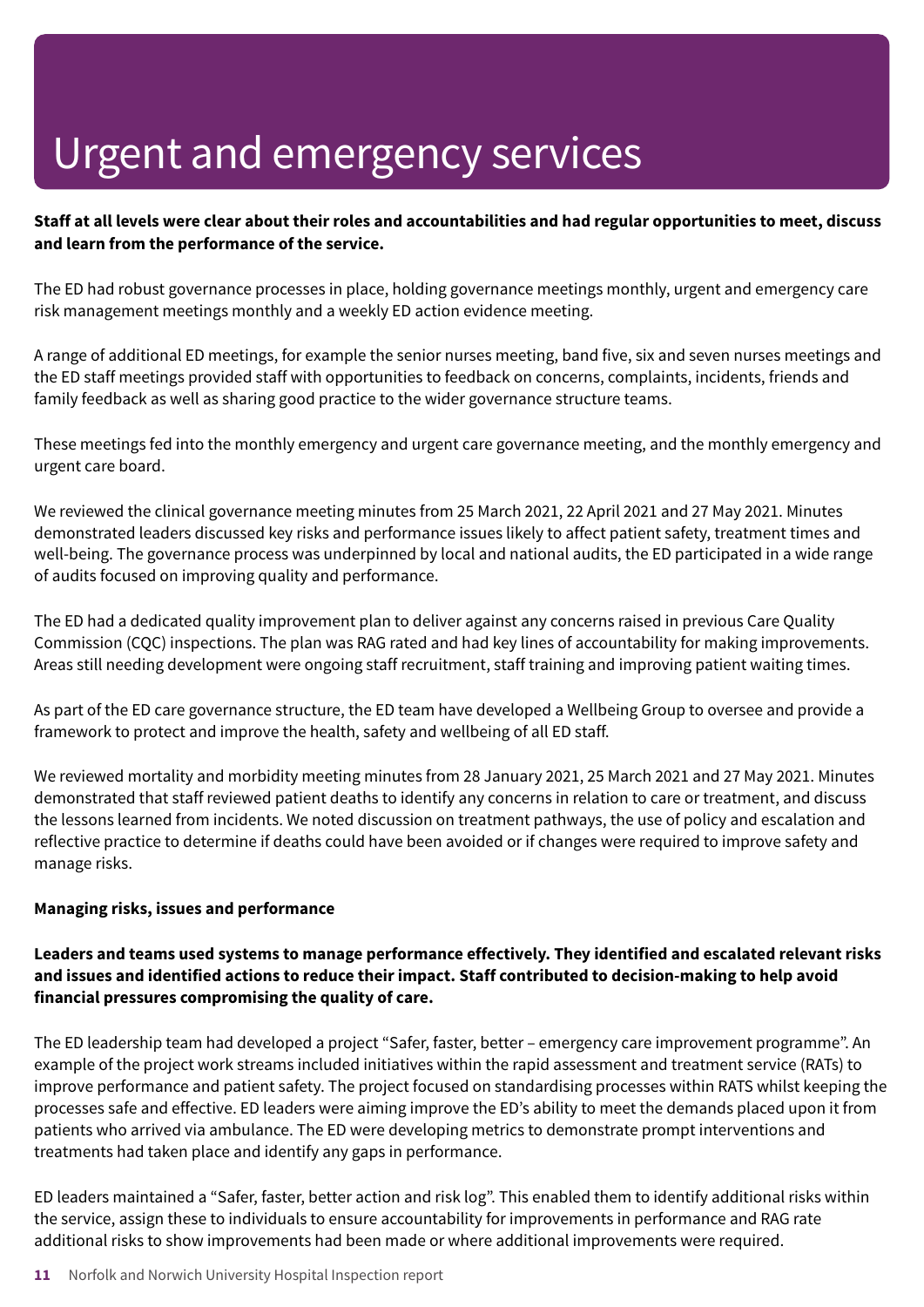The ED risk register had four main risks including: -

- A lack of physical capacity to perform initial nursing assessment on patients who do not arrive by ambulance in a timely fashion.
- Lack of adequate capacity of ED waiting rooms (mains and minors Norwich).
- The impact of delayed decision to admit within the ED.
- Delays in assessment/Treatment due to medical staffing shortage.

Leaders were aware of the risks within the ED and we observed mitigation in place to manage these, the risk register was reviewed on a monthly basis as part of the governance processes, however risks could be escalated and reviewed sooner by leaders if necessary. For example, the changes to the ambulatory assessment area to clearly identify patients at risk of deterioration, building works to create a new reception, assessment and navigation area to manage patient flow and demand. The ED had made significant improvements in medical and nursing staffing through its recruitment processes and were on target to have a full medical team by August 2021, to improve delays in patient treatment and assessment.

#### **Managing information**

#### The service collected reliable data and analysed it. Staff could find the data they needed, in easily accessible **formats, to understand performance, make decisions and improvements. The information systems were integrated and secure.**

The ED used electronic patient record systems to maintain security of patient details and use live data to manage treatment plans and escalate patients who were at risk of deterioration.

Performance data was shared at all safety huddles and during staff handovers. Staff had access to live performance data via secure electronic systems and electronic displays in order to review and improve performance, for example ambulance arrivals, priority patients and waiting times.

Audit data was available to staff via the trusts intranet and we observed performance and risk data displayed on notice boards in key areas throughout the ED.

#### **Learning, continuous improvement and innovation**

#### **All staff were committed to continually learning and improving services. They had a good understanding of quality improvement methods and the skills to use them. Leaders encouraged innovation and participation in research.**

The ED team developed the "Foundation Programme" following the introduction of the Emergency Care Assistant and Royal College of Nursing National Curriculum and Competency Framework – Emergency Nursing Level 1 to the Department. The ED team recognised that there were many staff competencies to achieve. The team created an 18 month programme, known as the "Foundation Programme" where newly qualified or new to speciality nursing team are separated into five groups, each group participated in a study around every two months to support them on 'The Road to Becoming an Emergency Nurse'.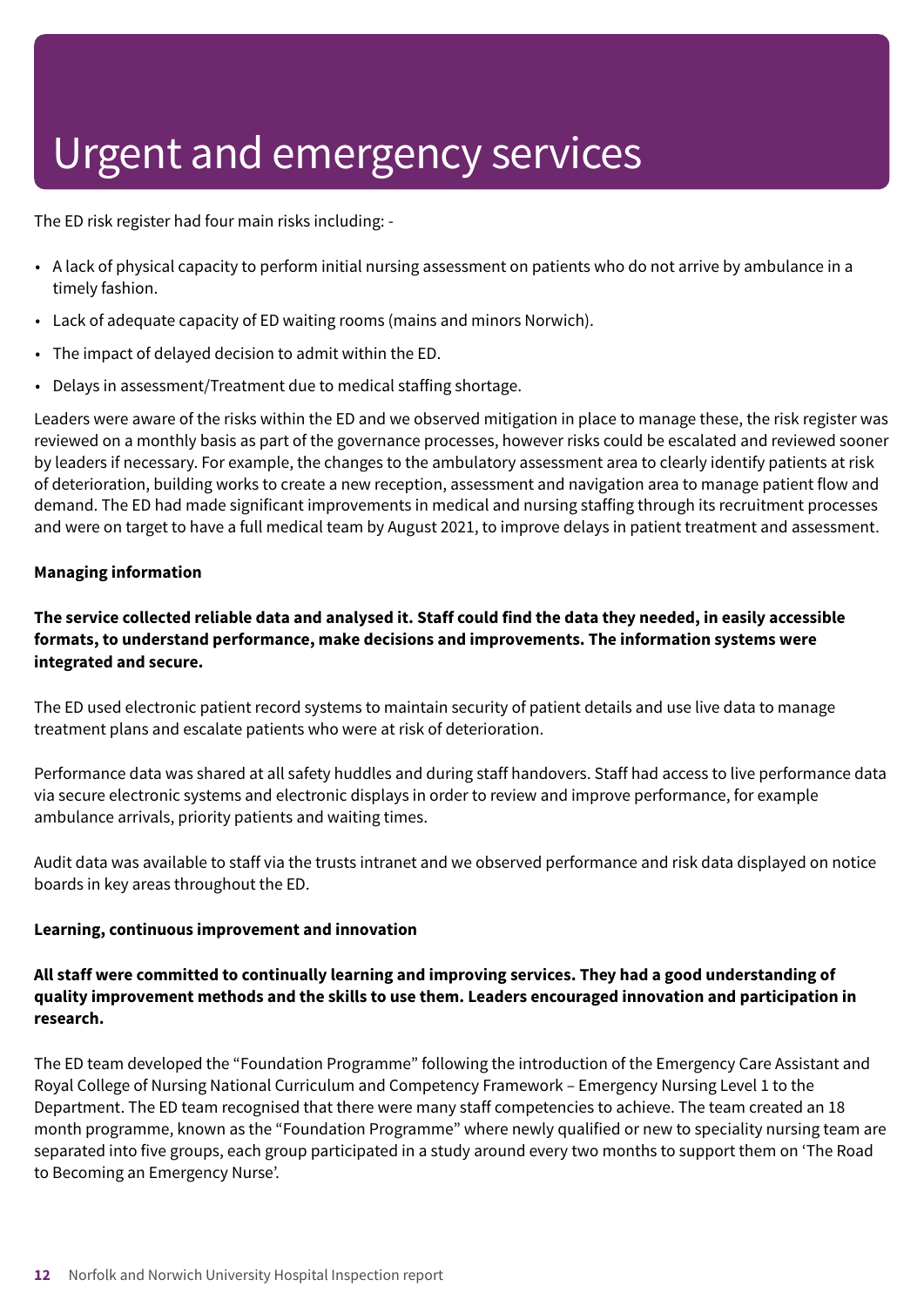The ED education team ensured that bank and agency nursing staff were orientated and supported in the department including a supernumerary process, induction packs and checklists to complete. The education team worked with the nurse bank and were notified when there was a new agency nurse in the department to ensure timely orientation.

The education and governance team developed a department initiative called 'Governation - where Governance meets Education.' The teams met monthly to discuss a monthly focus, for example, falls February, medicines March and the Mental Capacity Act and Mental Health May.

The education team created a healthcare assistant competency pack including a programme that supported their professional development.

The ED action evidence group was created to ensure that serious Incident actions were being met and learning from incidents was shared throughout the ED.

At the time of our inspection the trust was engaged in a documentation quality improvement project to support more engaging ways of sharing the changes on the trusts electronic record system.

### Areas forimprovement

#### **MUSTS**

#### **Urgent & Emergency Care**

The trust must ensure they continue to do all that is reasonably practical to improve key national and trust performance targets such as the four-hour standard, triage within 15 minutes of patient's arrival, internal professional standards and time taken from decision to admit, ensuring risks to patients are effectively mitigated. (Regulation 12).

#### **SHOULDS**

#### **Urgent & Emergency Care**

The trust should ensure that European Paediatric Life Support should be completed by appropriate staff by January 2022.

The trust should ensure that staff complete checks on emergency medical equipment in line with trust policy.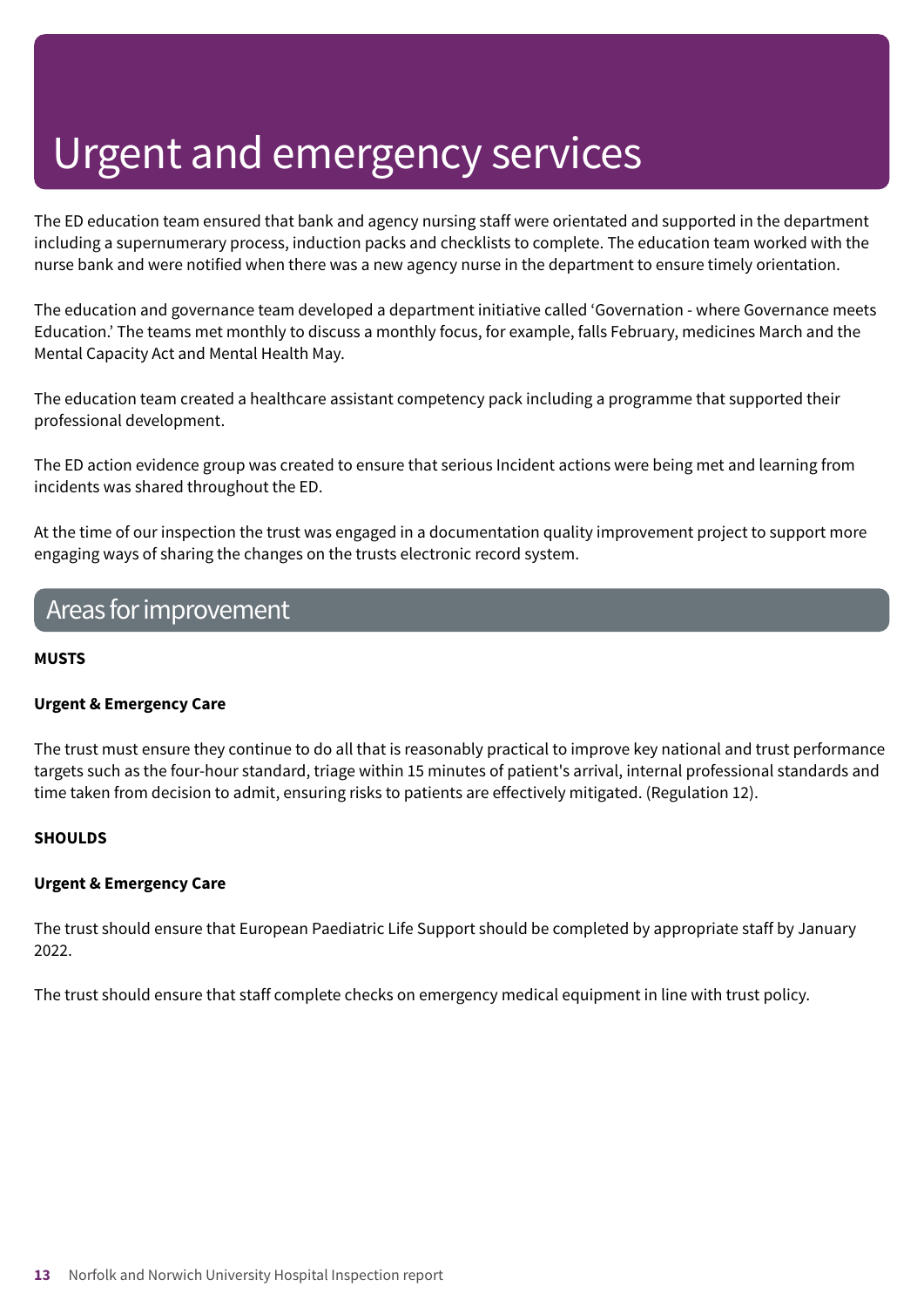# Our inspection team

You can find further information about how we carry out our inspections on our website: https://www.cqc.org.uk/whatwe-do/how-we-do-our-job/what-we-do-inspection.